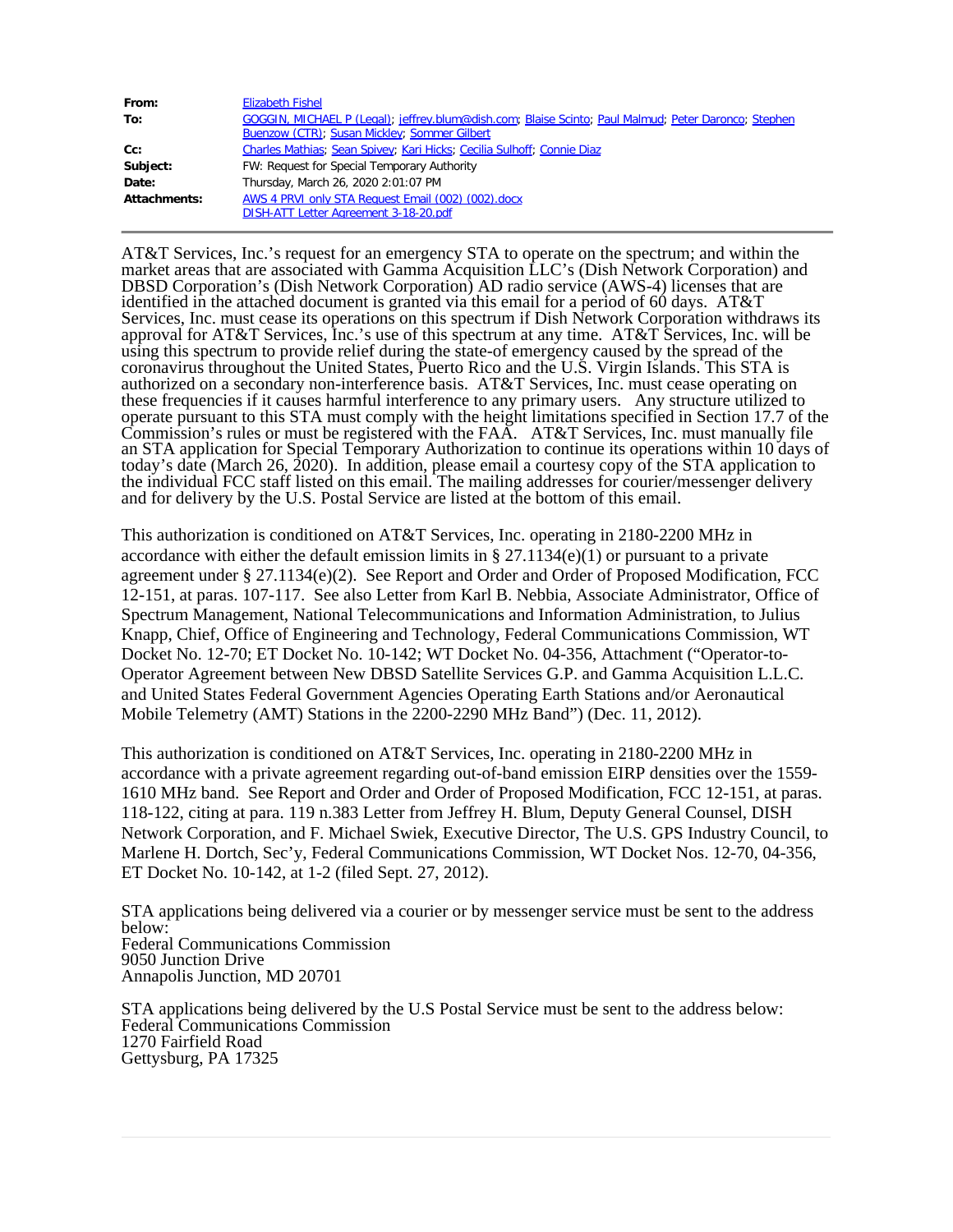**From:** GOGGIN, MICHAEL P (Legal) <mg7268@att.com> **Sent:** Thursday, March 26, 2020 9:56 AM **To:** Elizabeth Fishel <Elizabeth.Fishel@fcc.gov> **Cc:** Blaise Scinto <Blaise.Scinto@fcc.gov>; Paul Malmud <Paul.Malmud@fcc.gov> **Subject:** Request for Special Temporary Authority

Dear Ms. Fishel:

 Attached please find a revised request for Special Temporary Authority to use certain AWS-4 spectrum. Specifically, AT&T requests authority to use AWS-4 spectrum in Puerto Rico and the U.S. Virgin Islands, call signs T060430174 and T070272174. Please contact me at 202.213.7030 with any questions.

Michael P. Goggin Assistant Vice President – Senior Legal Counsel 202.457.2055 (o) 202.213.7030 (m)

*This email and any files transmitted with it are AT&T property, are confidential, and are intended solely for the use of the individual or entity to whom this email is addressed. If you are not one of the named recipient(s) or otherwise have reason to believe that you have received this message in error, please notify the sender and delete this message immediately from your computer. Any other uses, retention, dissemination, forwarding, printing, or copying of this email is strictly prohibited.*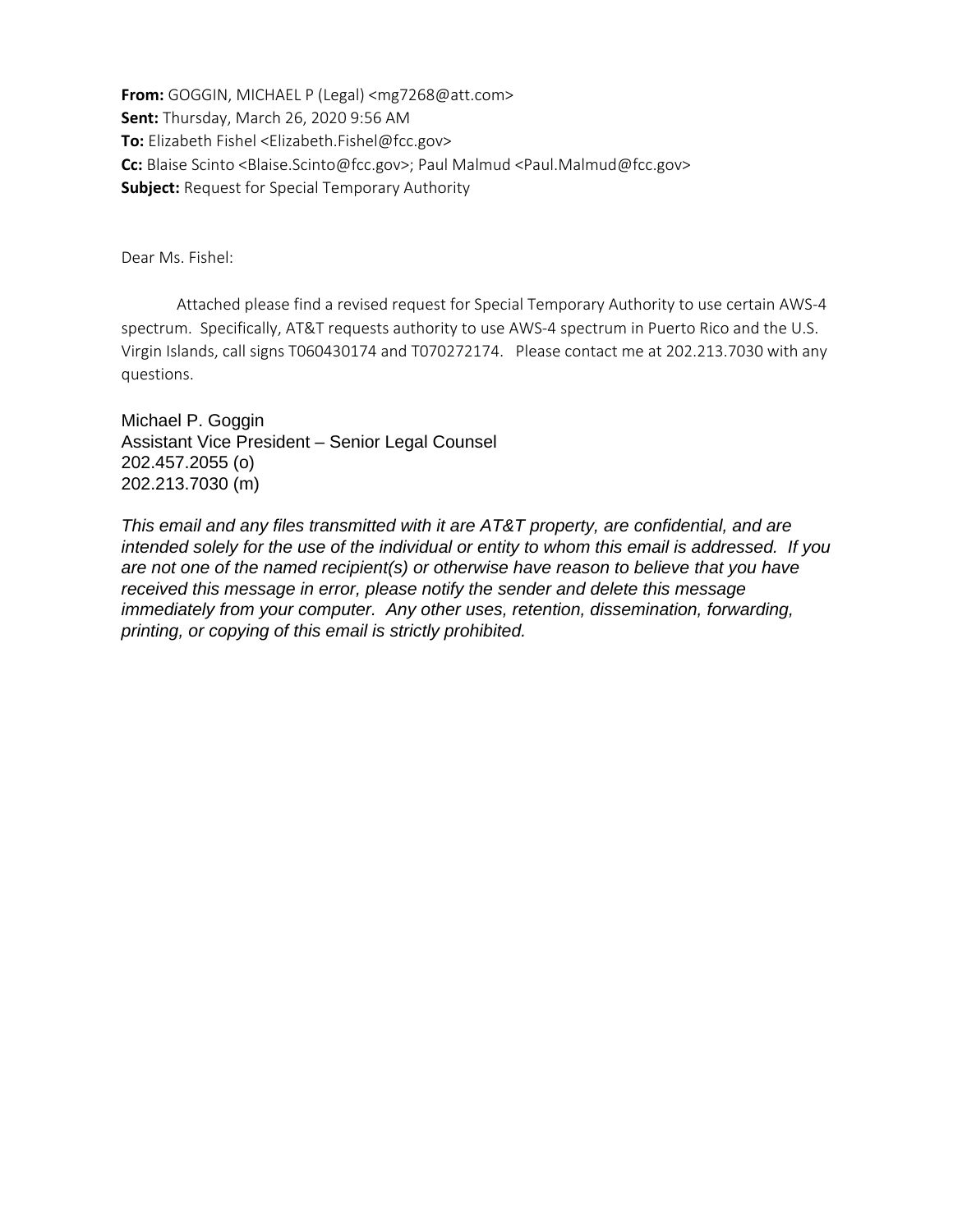

**[AT&T Services, Inc.](https://www.google.com/maps/place/1120+20th+St+NW,+Washington,+DC+20036/@38.9045825,-77.0475645,17z/data=!3m1!4b1!4m5!3m4!1s0x89b7b7b7792eafc1:0xbffd0dbce6b15003!8m2!3d38.9045825!4d-77.0453758)** 1120 20<sup>th</sup> Street, NW Suite 1000 Washington, DC 20036

T: 202.457.2055 mg7268@att.com [att.com](file://GAALPA1CDFILE19/ee296v$/Files/Celia%20N/att.com)

March 26, 2020

# **Via Electronic Mail**

Ms. Beth Fishel Federal Communications Commission 445 12<sup>th</sup> Street, SW Washington, DC 20554

Re: Request for Special Temporary Authority

Dear Ms. Fishel:

AT&T Services, Inc., on behalf of its affiliates, including New Cingular Wireless PCS, LLC requests Special Temporary Authorization (STA) to use certain AWS-4 spectrum (2180-2200 MHz) in Puerto Rico and the U.S. Virgin Islands (call signs T060430174 and T070272174) to expand network capacity during the emergency related to the outbreak of the COVID-19 virus.

If the STA is granted, AT&T can and will utilize this spectrum during the next 60 days to expand its network capacity to meet expected increases in network traffic occasioned by the measures taken to contain the spread of the novel coronavirus, such as working from home, social distancing and sheltering in place.

AT&T will submit a formal application within 10 days of this request in accordance with Rule Section 1.931, 47 C.F.R. §1.931.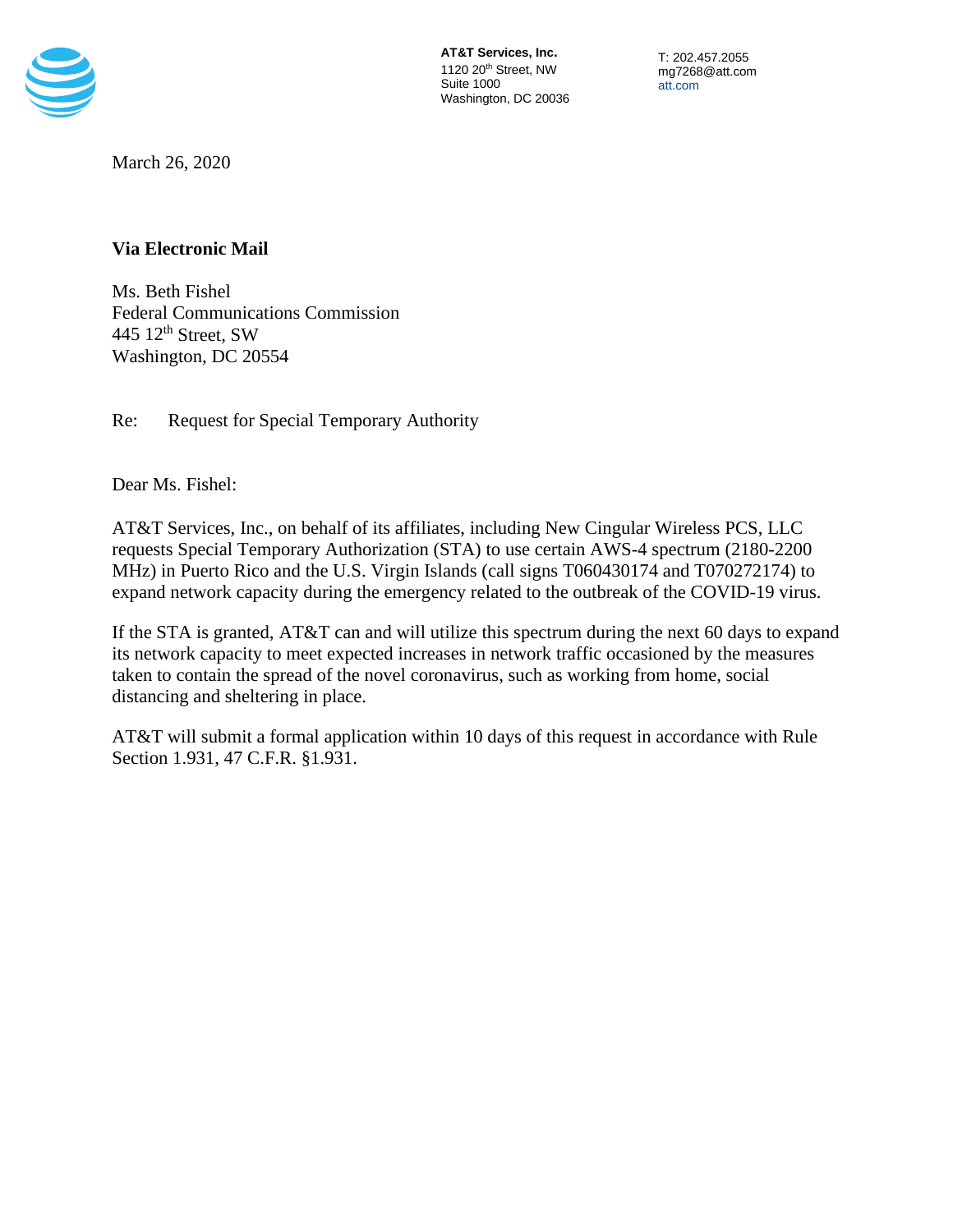Beth Fishel March 26, 2020 Page 2

Should any questions arise concerning this request, please contact me at 202.213.7030

Sincerely,

*/s/ Michael P. Goggin*

Michael P. Goggin

cc: Charles Mathias Jeff Blum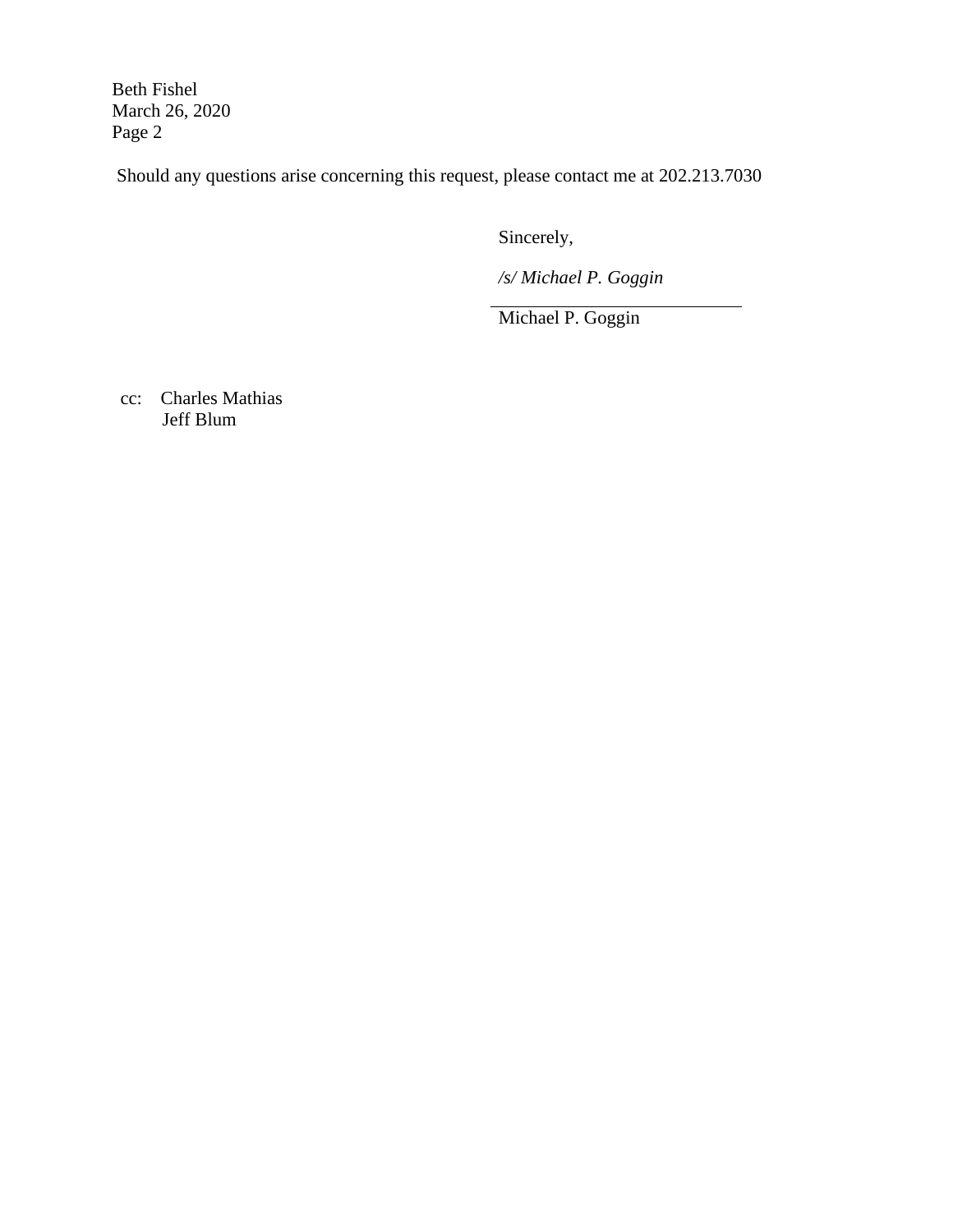## **LETTER AGREEMENT**

This Letter Agreement (the "Agreement") is entered into as of this 18th day of March, 2020 (the "Effective Date"), by and between DISH Network Corporation ("Grantor"), and AT&T Services, Inc. on behalf of itself and its affiliates ("Grantee") and together with Grantor, collectively, the "Parties," and individually, a "Party").

## **W I T N E S S E T H**

**WHEREAS**, this Agreement is entered into at the request of the Federal Communications Commission ("FCC") to enable Grantee to provide certain services as part of its COVID-19 emergency response measures;

**WHEREAS**, the FCC has issued to Grantor licenses to operate on certain electromagnetic frequencies in the AWS-4 and 700 MHz bands in certain geographic market areas (the "Markets") as specified in Schedule I attached hereto (the "FCC Licenses"); and

**WHEREAS**, the Parties enter into this Agreement in order (i) for Grantor to grant to Grantee the temporary and limited right to use the FCC Licenses for a period of 60 days starting on the date of this Agreement, and (ii) to memorialize the responsibilities of Grantee with respect to such temporary use.

## **A G R E E M E N T**

**NOW THEREFORE** the Parties hereby agree as follows:

- (a) Subject to the other provisions of this Agreement, Grantor provides Grantee the temporary and limited authority to operate on the FCC Licenses for no fee for a period of 60 days following the date of this Agreement (the "Authority").
- (b) Grantee shall use the FCC Licenses exclusively as part of the company's COVID-19 emergency response measures, and shall make no other use of the Authority.
- (c) Grantee shall provide Grantor, upon request, with information regarding its COVID-19 emergency response measures as such measures pertain to the use of the FCC Licenses.
- (d) Grantee shall not make any further use of the FCC Licenses after the expiration of the 60-day period, except upon the written consent of Grantor and subject to payment by Grantee (the amount of such payment to be determined through mutual agreement of the Parties).
- (e) Nothing in this agreement shall confer upon Grantee any type of control over the FCC Licenses or of the frequencies whose use is authorized by the FCC Licenses.
- (f) Grantee shall be solely responsible for using the FCC Licenses consistent with the Communications Act of 1934, as amended, and the rules, regulations, orders,